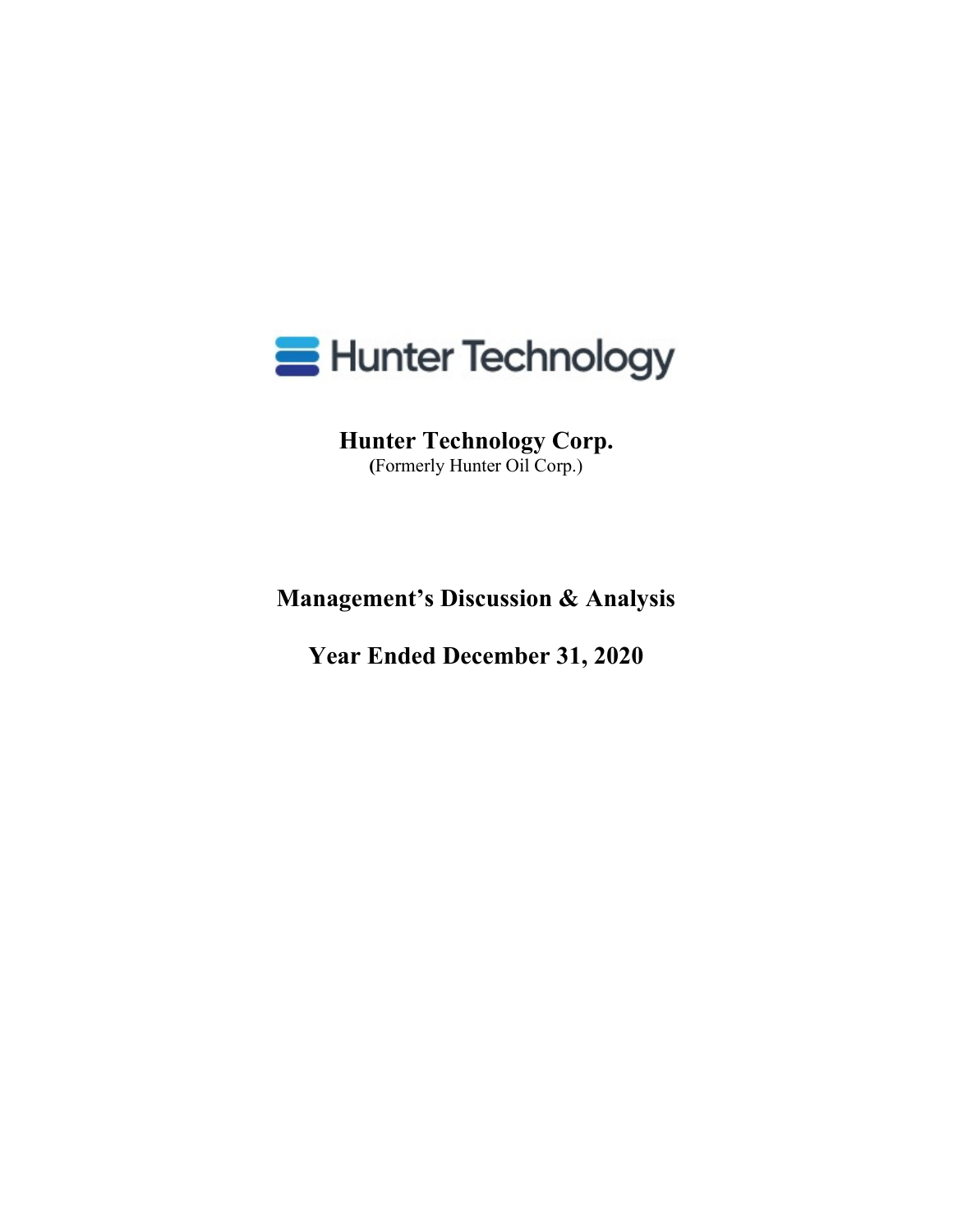## **DATE AND BASIS OF INFORMATION**

Hunter Technology Corp. (the "Company") is incorporated in British Columbia, Canada and historically was engaged in the business of acquiring and developing crude oil and natural gas properties. On August 31, 2018, the Company disposed all of its operations in oil and gas production (the "Transaction"). The Company's primary operations are now technology focused, developing and operating integrated digital platforms for energy resources trading using proprietary blockchain technology.

Common shares of the Company are listed on the TSX Venture Exchange ("TSX-V") under the symbol "HOC", quoted on the OTC Markets Group ("OTCQB") under the symbol "HOILF", and quoted on the Frankfurt Stock Exchange under the symbol "RWPM". The Company's head office and registered and records office is located at Suite 1615, 200 Burrard Street, Vancouver, British Columbia, V6C 3L6 Canada.

Additional information relating to the Company can be found on the SEDAR website at www.sedar.com.

On November 2, 2020 the Company completed the transition from an oil and gas exploration company to become a technology focused company to further develop the Company's energy resource trading solutions, first targeting the facilitation of physical oil transactions. The Company is now a Tier 2 Technology Issuer as defined by the TSXV Venture Exchange. At the same time the Company completed a name change to Hunter Technology Corp. (formerly Hunter Oil Corp.). Following completion of the name change the Company's new CUSIP number is 445737109 and its new ISIN is CA4457371090.

The current business focus of the Company is to develop, operate and manage the Company's modular technology platform comprising of two services that will be available as integrated modules or stand-alone services: a digital marketplace for physical oil transactions under the brand name *OilEx* (www.oilex.com) and an oil supply chain intelligence service under the brand name *OilExchange* (www.oilexchange.com).

- *OilEx* OilEx is a blockchain-based marketplace for hydrocarbons that enables international buyers of physical oil to connect with independent crude oil producers in a global market. By digitalizing the end-to-end transaction process, the platform creates transparency and trust between buyers and sellers through the entire supply chain, from production through sale and delivery. The platform is structured into four functional modules: Marketplace, Identity, Transactions, and Settlement. Each module includes core features to unlock greater efficiency throughout the trade lifecycle, provide more favorable economics for producers, enable global access to a fair market for all and promote the transition towards a more environmentally and ethically responsible ecosystem.
- *OilExchange -* OilExchange is a supply chain intelligence service aimed at corporate and sovereign users, using blockchain technology. It provides a full suite of data collection, monitoring and analytics functions enabling a real-time view along the physical oil trading supply chain. The service functions support tracking the production origin, storage, and trade of produced goods and their environmental, social and governance (ESG) impact as well as government royalty or tax payments and customs clearance information.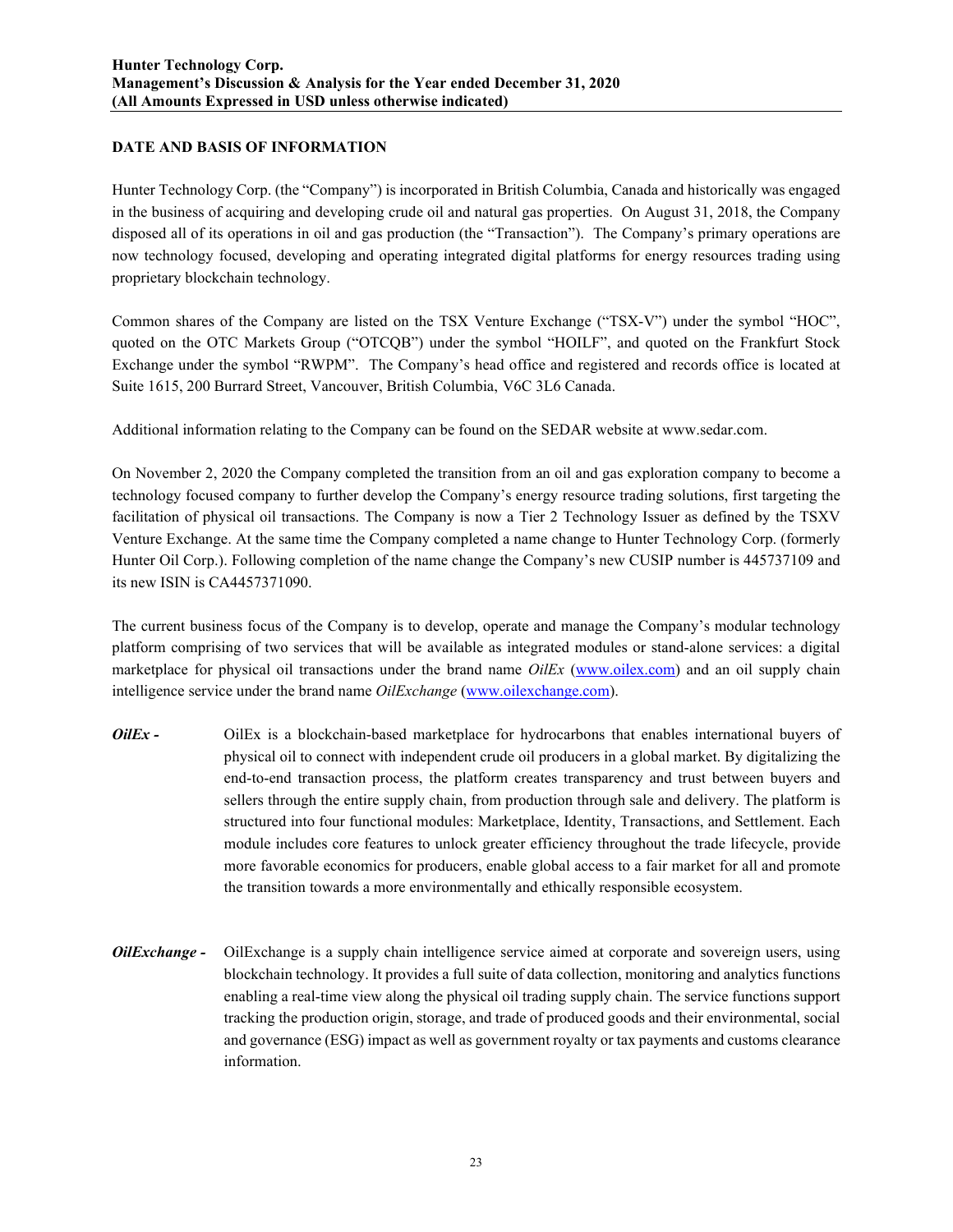The flexible integration of the OilEx and OilExchange services provides synergy in combining a marketplace module with data tracking and analytics. Benefits include increased transparency and trust between parties, automated matching of offers, complete standardized transaction audit trails and support of the hydrocarbon industry in an environment of energy transition and increased focus on sustainability. For example, providing buyers with producer ratings and data about the economic and environmental viability and responsibility of Exploration & Production (E&P) companies can incentivize producers to optimize operations for a lower carbon footprint or consider developing and reworking economically viable legacy brownfields as an alternative to greenfield production. This will support both buyers and producers to capitalize on the shifting investor appetite towards more socially and environmentally considerate operations.

The business of the Company involves a high degree of risk and there is no assurance that the Company will generate sufficient revenues to cover operating costs. Additional funds may be required to enable the Company to pursue such an initiative and the Company may be unable to obtain such financing on terms which are satisfactory to it. Furthermore, there is no assurance that the business will be profitable.

## **Liquidity and Going Concern**

The consolidated financial statements were prepared on the basis that the Company will continue to operate as a going concern, which assumes that the Company will be able to realize its assets and discharge its liabilities in the normal course of business for the twelve-month period following the date of the consolidated financial statements. The Company has an accumulated deficit of \$121,260,257 and a working capital of \$1,079,392 as at December 31, 2020.

The financial statements were presented on a going concern basis of accounting. The consolidated financial statements do not reflect the adjustments to the carrying values of assets and liabilities and the reported expenses and balance sheet classifications that would be necessary were the going concern assumption deemed to be inappropriate. These adjustments could be material.

## **Basis of Presentation**

The following Management's Discussion and Analysis ("MD&A") is dated April 23, 2021, and should be read in conjunction with the Company's consolidated financial statements and related notes for the year ended December 31, 2020, as well as the consolidated financial statements and related notes, and MD&A for the year ended December 31, 2019. The referenced consolidated financial statements have been prepared by management and approved by the Company's Board of Directors. Unless otherwise noted, all financial information presented herein has been prepared in accordance with International Financial Reporting Standards ("IFRS") as issued by the International Accounting Standards Board ("IASB"). All financial information is in US dollars, unless otherwise indicated.

On November 2 2020, the Company forward split its share capital by issuing three (3) new common share without par value for every two (2) existing common shares without par value basis. All common shares and per share amounts have been restated to give retroactive effect to the share consolidation.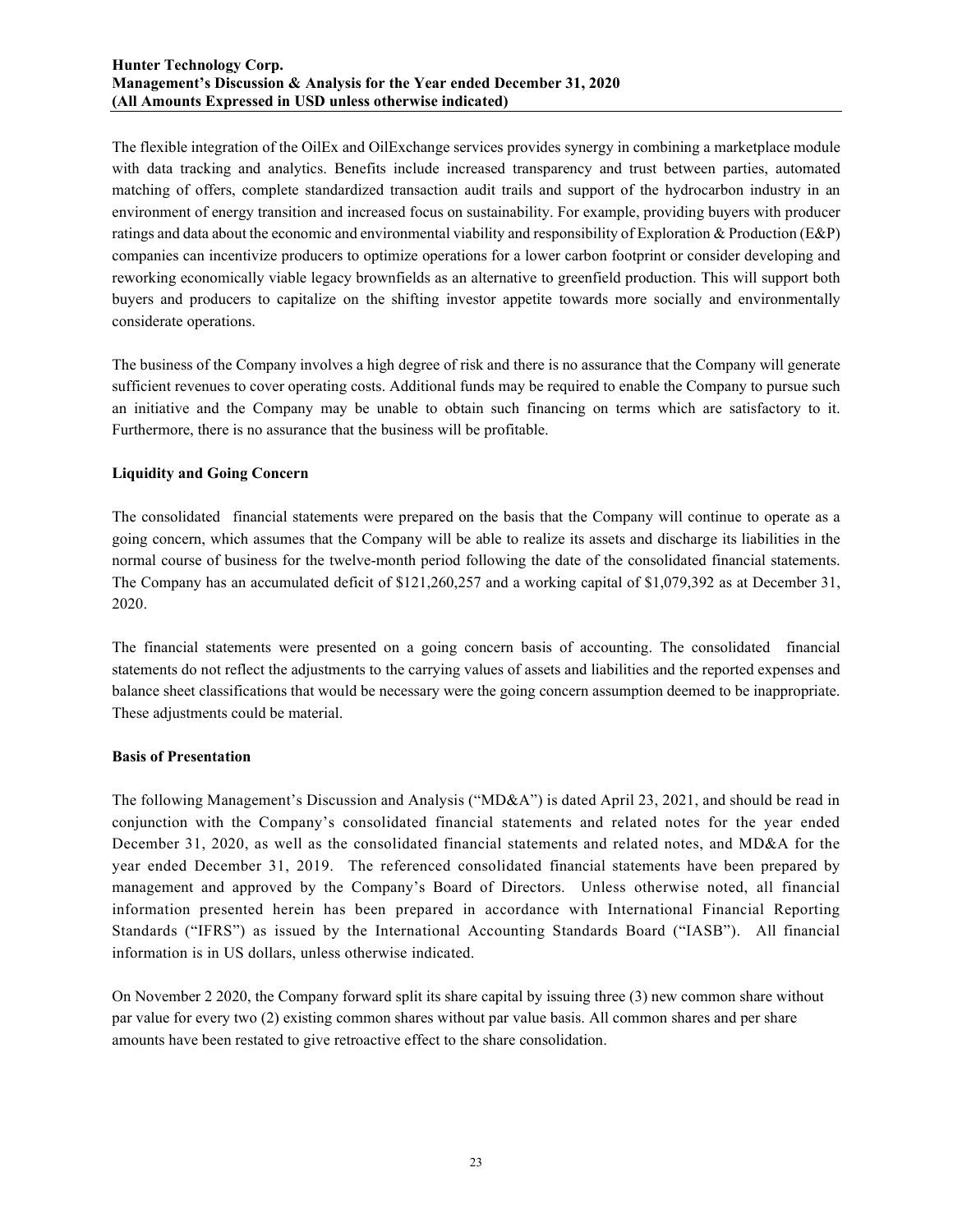#### **Non-IFRS Financial Measures**

Certain financial measures in this MD&A, such as EBITDA, are not prescribed, do not have a standardized meaning defined by IFRS and, therefore, may not be comparable with the calculation of similar measures by other companies.

EBITDA is a non-IFRS measure that refers to income (loss) before interest, income taxes, depletion, depreciation, amortization, accretion and other non-cash items that impact the income statement such as stock-based compensation and gains or losses from asset sales, foreign currency translations and impairments.

## **BUSINESS OVERVIEW**

#### **Overview of Year Ended December 31, 2020**

**Crude Oil Business Segment.** The Company historically had one reportable business segment, development of crude oil and natural gas properties. Following the sale of substantially all the Company's oil and gas properties pursuant to the Transaction, the Company's operations consist primarily of activities and expenses related to evaluating future potential business opportunities.

**Subsidiaries and Operations.** The operations of the Company include Hunter Technology Corp. (the Parent Company) and its wholly-owned subsidiaries. The following table lists the Company's principal operating subsidiaries, their jurisdiction of incorporation, and its percentage ownership of their voting securities as of the date of this report:

| <b>Subsidiary Name</b>              | <b>Jurisdiction</b> | Ownership<br>2020 | Ownership<br>2019 |
|-------------------------------------|---------------------|-------------------|-------------------|
| FinFabrik Limited <sup>(1)</sup>    | Hong Kong           | 100%              | $0\%$             |
| FinFabrik (ShenZhen) Limited (1)    | China               | 100%              | $0\%$             |
| Hunter Technology Holdings Ltd. (2) | England & Wales, UK | $100\%$           | $0\%$             |
| Digiledger Holdings AG $^{(3)}$     | Switzerland, Baar   | $100\%$           | $0\%$             |
| Hunter Oil Management Corp.         | Florida, USA        | $100\%$           | 100%              |
| Hunter Oil Production Corp.         | Florida, USA        | $100\%$           | 100%              |
| Hunter Oil Resources Corp. (4)      | Delaware, USA       | $0\%$             | 100%              |

- (1) Acquired December 31, 2020
- (2) Entity formed September 23, 2020
- (3) Entity formed November 20, 2020
- (4) Entities formally dissolved during the year ended December 31, 2020.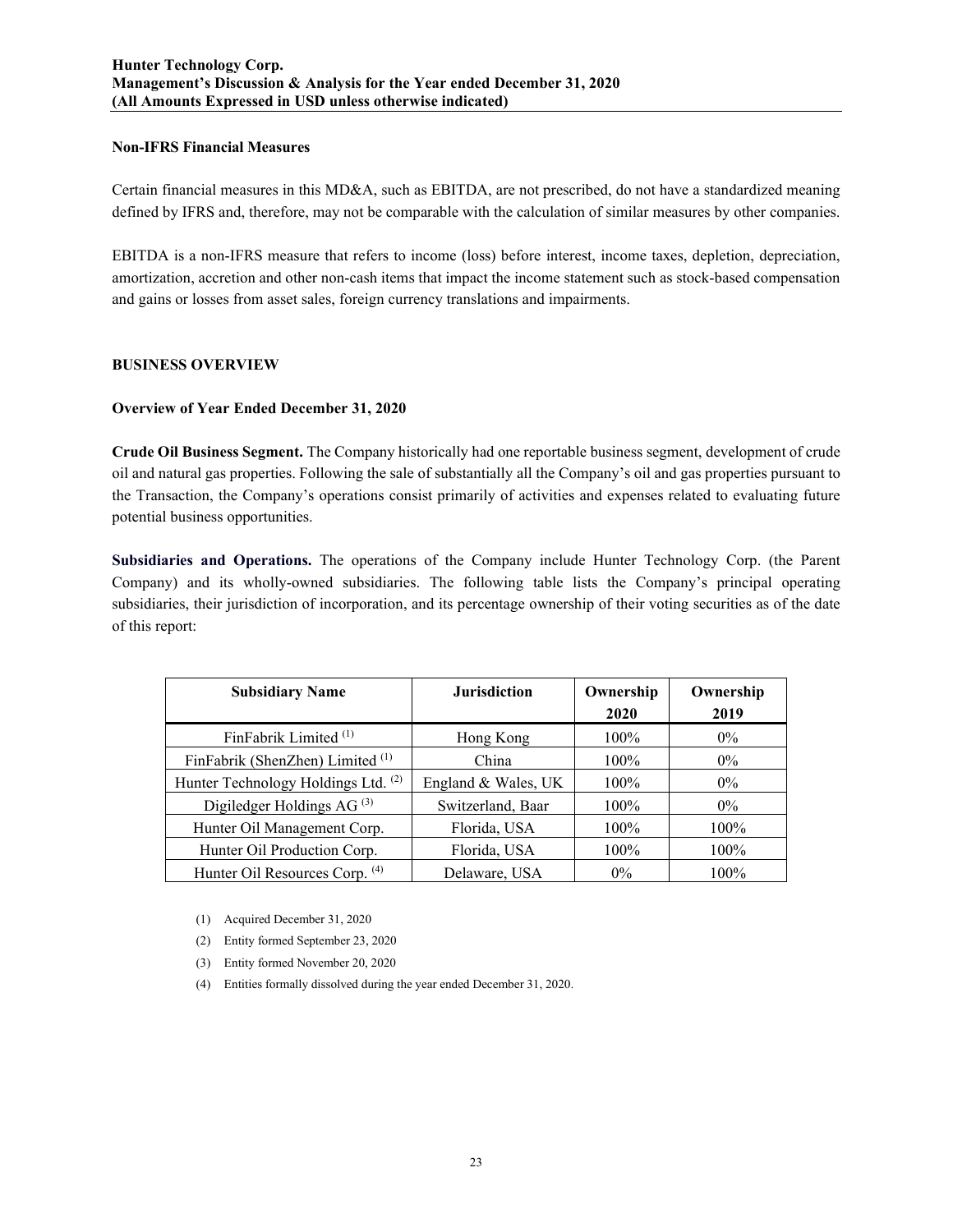## **OVERALL PERFORMANCE**

|                                                               | <b>Three Months Ended</b> |            |               |            | <b>Year Ended</b> |              |               |            |
|---------------------------------------------------------------|---------------------------|------------|---------------|------------|-------------------|--------------|---------------|------------|
|                                                               | December 31,              |            |               |            |                   | December 31, |               |            |
|                                                               |                           | 2020       |               | 2019       |                   | 2020         |               | 2019       |
| Expenses                                                      |                           |            |               |            |                   |              |               |            |
| General and administrative                                    | \$                        | 286,045    | <sup>\$</sup> | 29,451     | <sup>\$</sup>     | 415,457      | <sup>\$</sup> | 211,025    |
| Management fees and consulting                                |                           | 245,603    |               | 89,642     |                   | 525,028      |               | 377,752    |
| Platform development                                          |                           | 76,361     |               |            |                   | 90,511       |               |            |
| Foreign currency loss (gain)                                  |                           | (23, 614)  |               | (18, 373)  |                   | (14, 647)    |               | (44, 442)  |
| Stock based compensation                                      |                           | 77,090     |               |            |                   | 77,090       |               |            |
| Total expenses                                                |                           | 661,485    |               | 100,720    |                   | 1,093,439    |               | 544,335    |
| Net loss from continuing operations                           |                           | (661, 485) |               | (100, 720) |                   | (1,093,439)  |               | (544, 335) |
| Discontinued operations                                       |                           |            |               | (41, 631)  |                   |              |               | (69, 501)  |
| Net loss and comprehensive loss                               |                           |            |               |            |                   |              |               |            |
| for the period                                                | \$                        | (661, 485) | \$            | (142, 351) | \$                | (1,093,439)  | <sup>\$</sup> | (613, 836) |
| Loss per share continuing                                     |                           |            |               |            |                   |              |               |            |
| operations - basic and diluted<br>Loss per share discontinued |                           | (0.02)     |               | (0.01)     |                   | (0.05)       |               | (0.04)     |
| operations - basic and diluted                                |                           | (0.00)     |               | (0.00)     |                   | (0.00)       |               | (0.00)     |
| Total                                                         | \$                        | (0.02)     | \$            | (0.01)     | \$                | (0.05)       | \$            | (0.04)     |

# **BUSINESS HIGHLIGHTS**

## **Development of the Business**

As previously noted, in 2018, certain subsidiaries of the Company sold substantially all the Company's oil and gas operations and related assets. As a result of the sale, costs associated with the sold assets and subsidiaries have been presented as discontinued operations. During the year ended December 31, 2020 there were Nil expenses related to discontinued operations (2019 - \$69,501). All other discussions and references herein to operations and expenses of the Company solely relate to the continuing operations of the Company.

On November 2, 2020 the Company completed the transition from an oil and gas exploration company to become a technology focused company to further develop the Company's Oilex trading platform, an interactive smart platform for the facilitation of physical oil transactions.

## **Private Placement**

On November 2, 2020, the Company completed a non-brokered private placement of 13,333,333 common shares for gross proceeds of \$1,528,674. No finders fee was paid in conjunction with the private placement.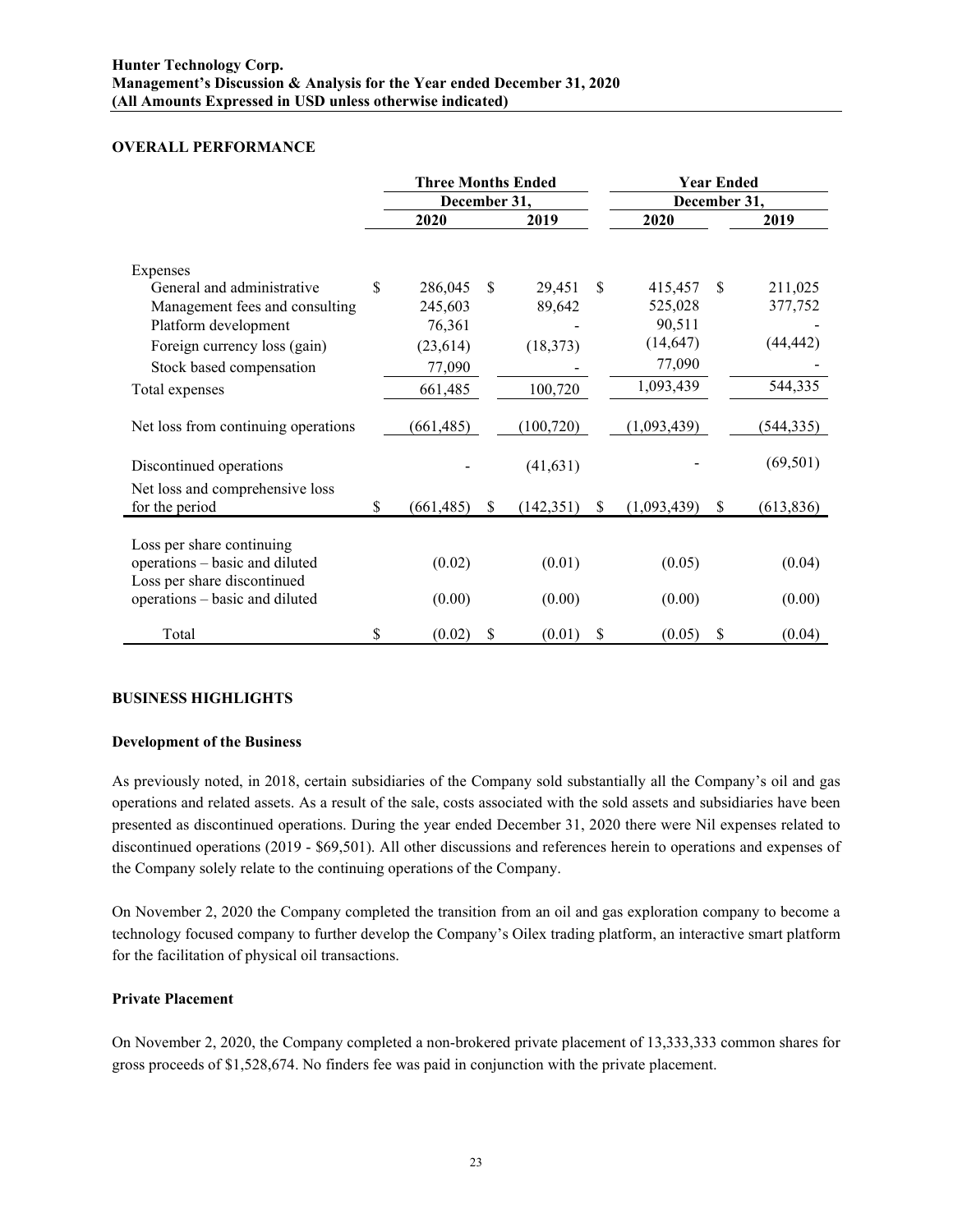#### **Acquisition**

On December 31, 2020, the Company acquired all the outstanding shares of FinFabrik Limited ("FinFabrik"), a financial technology development company based in Hong Kong. The total consideration was paid by the issuance of 12,110,204 common shares of the Company, and \$250,000 in cash.

At the time of the acquisition, the Company determined that Finfabrik constituted a business, as defined under IFRS 3, Business Combinations, and accounted for it as such. The Company has recognized the identifiable assets acquired and liabilities assumed at their fair values on the acquisition date.

The following table presents the purchase price allocations at the acquisition date:

| Net assets acquired                | \$<br>8,935,097   |
|------------------------------------|-------------------|
| <b>Total liabilities</b>           | \$<br>(1,014,933) |
| Deferred tax liability             | (756,030)         |
| Payments received in advance       | (150, 893)        |
| Accounts payable                   | \$<br>(108,010)   |
| <b>Liabilities</b>                 |                   |
| <b>Total</b> assets                | \$<br>9,950,030   |
| Goodwill                           | 5,271,274         |
| Intangible assets                  | 4,582,000         |
| Equipment                          | 4,720             |
| Due from related parties           | 2,531             |
| Prepaid expenses                   | 18,463            |
| Other receivables                  | 22,771            |
| Cash                               | \$<br>48,271      |
| <i><b>Assets</b></i>               |                   |
| Less: Value of net assets acquired |                   |
| <b>Total consideration paid</b>    | \$<br>8,935,097   |
| Shares                             | 8,685,097         |
| Cash                               | \$<br>250,000     |
| <b>Consideration paid:</b>         |                   |

As the transaction closed on December 31, 2020, no results of FinFabrik have been included in the Statement of Comprehensive Loss for the year ended December 31, 2020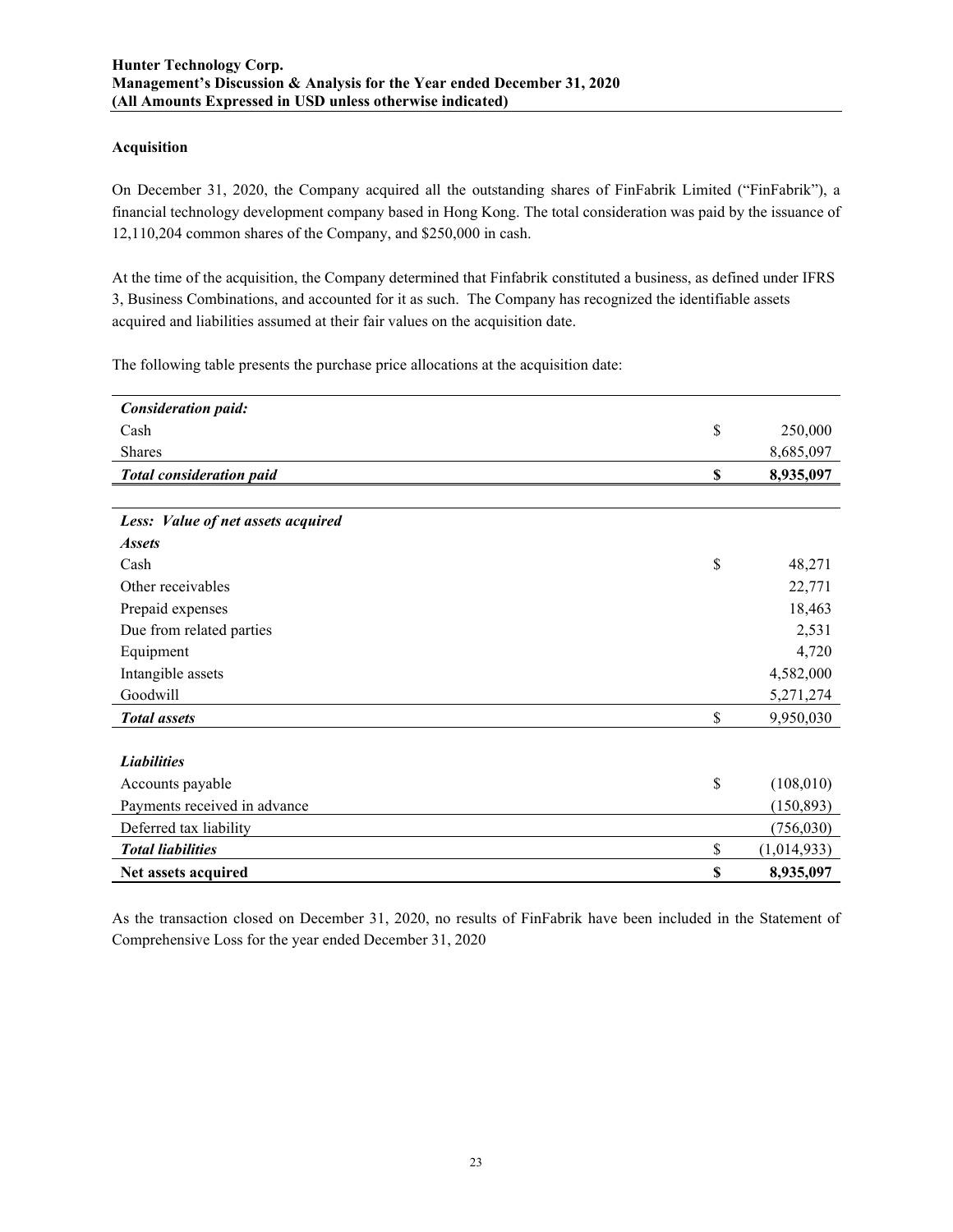#### **DISCUSSION OF OPERATIONS**

#### **General & Administrative**

General and administrative expenses for the year ended December 31, 2020 and 2019, were as follows:

|                                | <b>Year Ended December 31,</b> |         |    |         |  |  |
|--------------------------------|--------------------------------|---------|----|---------|--|--|
|                                | 2019<br>2020                   |         |    |         |  |  |
| Accounting                     | \$                             | 22,913  | \$ | 11,139  |  |  |
| Advertising and communications |                                | 38,442  |    |         |  |  |
| Audit fees                     |                                | 9,280   |    | 30,164  |  |  |
| Consulting                     |                                | 39,040  |    |         |  |  |
| Insurance                      |                                | 1,071   |    | 9,178   |  |  |
| Legal                          |                                | 140,992 |    | 60,744  |  |  |
| Office and general             |                                | 64,628  |    | 60,679  |  |  |
| Regulatory                     |                                | 99,091  |    | 30,599  |  |  |
| Travel and accommodation       |                                |         |    | 8,522   |  |  |
| Total                          | S                              | 415,457 |    | 211,025 |  |  |

General and administrative expenses for the year ended December 31, 2020 increased \$204,432 compared to the same period in 2019. Legal costs increased by \$80,248 while public company administrative costs increased \$68,492, both as a result of the change of business filings with the TSXV, private placement admin costs, and fees associated with the FinFabrik transaction. In addition, advertising and communications increased \$38,442 while consulting fees increased \$39,040 to support business developments for the company's OilEx and OilExchange platforms.

## **Management Fees**

Management fees increased by \$525,028 for the year-ended December 31, 2020 as compared to the same period in 2019. The increase was a result of increased fees and time spent associated with completing the corporate change of business, successful private placement, and closing of the FinFabrik acquisition. (See Related Party Section).

## **Platform Development**

During the year ended December 31, 2020 the Company incurred development costs of \$84,011 relating to the development of OilEx and OilExchange that were expensed and not capitalized as intangible assets. There were Nil costs for the same period in 2019.

## **Stock-Based Compensation**

Stock-based compensation expense is a non-cash expense that is based on the fair values of stock options granted and amortized over the vesting periods of the options. During the year ended December 31, 2020 the company granted 2,880,000 stock options and various exercise prices and vesting provisions. The Company recognized approximately \$77,090 in stock-based compensation expense related to the scheduled vesting of these options during the year ended December 31, 2020. The compensation expense was based on the estimated fair value of the options on the grant date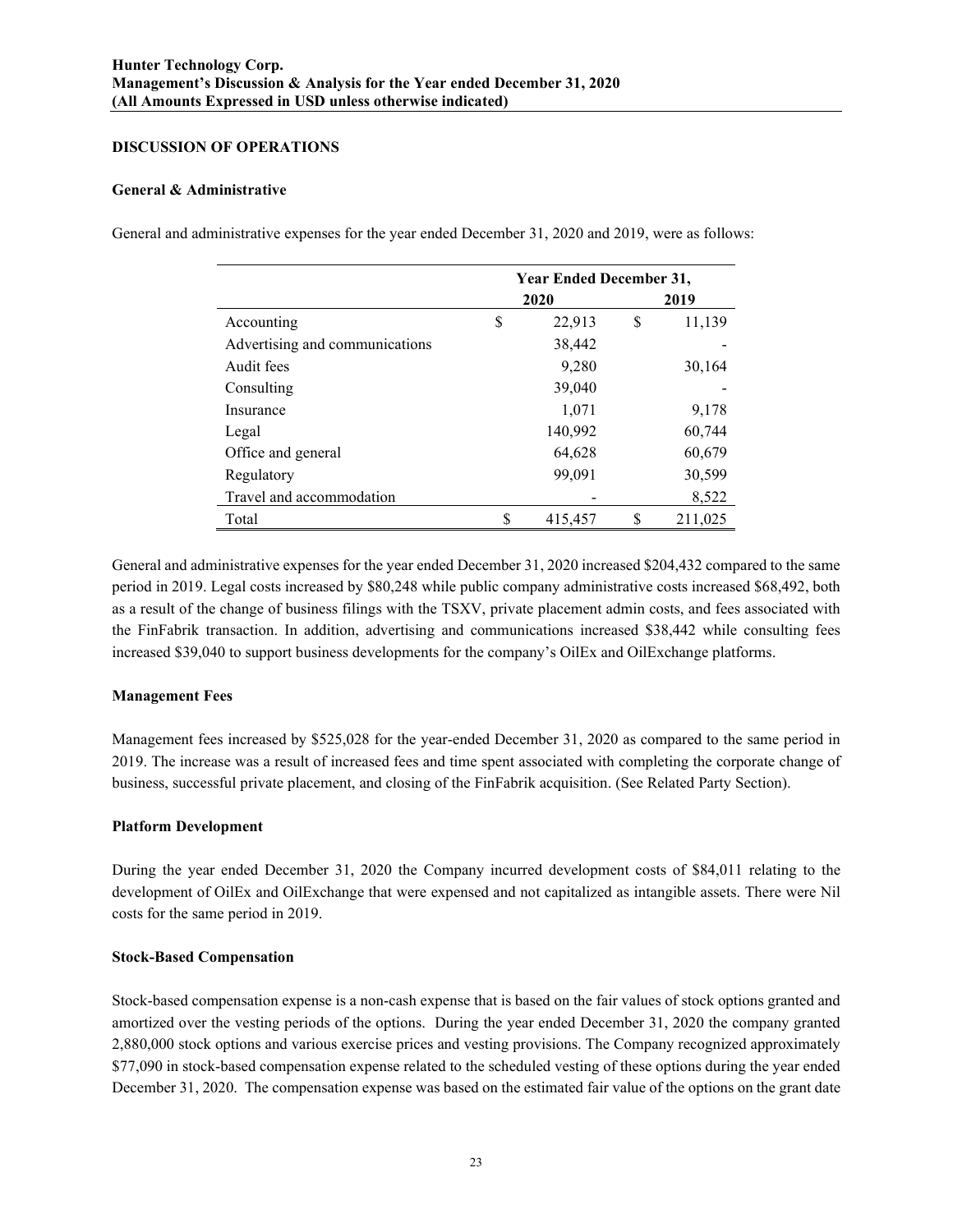in accordance with the fair value method of accounting for stock-based compensation. The remaining \$594,799 compensation expense will be recognized over the remaining vesting schedule.

During the year ended December 31, 2019, the Company did not recognize any stock-based compensation expense.

## **Foreign Exchange Gain (Loss)**

The Company's functional currency and presentational currency, as determined under International Accounting Standard ("IAS") 21, *The Effects of Changes in Foreign Exchange Rates*, is the United States dollar. During the year ended December 31, 2020, all of the Company's operating expenses and intangible asset acquisitions are paid in the United States dollar except for expenses of the Canadian parent company and all historical equity issuances of the Canadian parent which are denominated in Canadian dollars. There will continue to be an impact from currency translation and exchange gains and losses, but management believes this translation will have a small impact on financial results. The average Canadian/US dollar exchange rate was \$0.75 and \$0.75 for the year ended December 31, 2020 and 2019. For the year ended December 31, 2020 the Company recognized an exchange gain of \$14,647 on cash balances held in Canadian dollars due to fluctuations in CAD/USD exchange rates.

## **Earnings before Interest, Taxes, Depreciation, and Amortization (EBITDA) Reconciliation**

With the recent change of business model of the Company and the current stage of development of its technology platforms, management does not believe that EBITDA is currently a useful measure of the business development operations. Once the Company has achieved revenue streams from its existing platforms, the Company intends to revisit the EBITDA and profitability metrics.

# **LIQUIDITY AND CAPITAL RESOURCES**

The Company had unrestricted cash balances of \$1,665,936 and \$1,111,717, as of December 31, 2020 and December 31, 2019 respectively. The Company has \$1,079,392 of working capital available as of December 31, 2020.

The Company has sufficient cash to fund its current operations; however, the Company anticipates that additional technology and/or business development may require additional funding. The Company will consider all available sources of financing to develop such projects, including equity, bank and mezzanine debt, asset sales and joint venture arrangements.

While the consolidated financial statements were prepared on the basis that the Company will continue to operate as a going concern, which assumes that the Company will be able to realize its assets and discharge its liabilities in the normal course of business for the twelve-month period following the date of these consolidated financial statements, certain conditions and events cast significant doubt on the validity of this assumption. For the year ended December 31, 2020, the Company had negative cash flows from continuing operations of \$757,716 and, at December 31, 2020, an accumulated deficit of \$121,260,257. The Company also expects to incur further losses during the future development of its business. The Company's ability to continue as a going concern is dependent upon its ability to successfully launch its technology platforms, achieve profitable operations, and/or raise additional capital from equity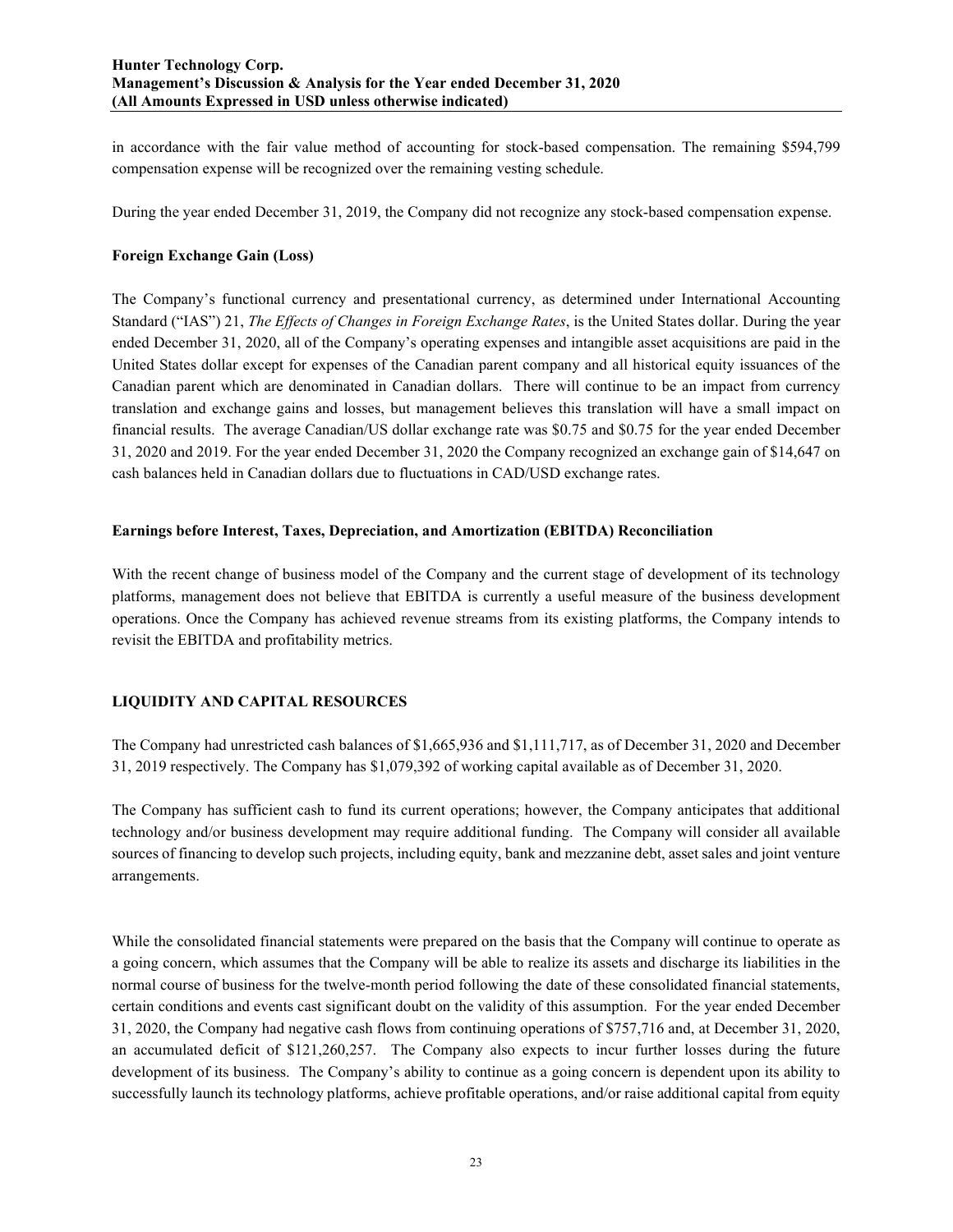or debt financing options. Although the Company has been successful in obtaining financing, there is no assurance that it will be able to obtain adequate financing in the future or that such financing will be on terms acceptable to the Company.

## **QUARTERLY RESULTS OF OPERATIONS AND SELECT FINANCIAL DATA**

## **Summary of Quarterly Information:**

#### **Quarterly Revenue, Loss, and Earing Per Share:**

*(In 000's except for per share amounts)*

|                             | For the three months ended |              |  |               |  |                      | Mar 31, 2020<br>(216) |       |  |  |  |
|-----------------------------|----------------------------|--------------|--|---------------|--|----------------------|-----------------------|-------|--|--|--|
|                             |                            | Dec 31, 2020 |  | Sept 30, 2020 |  | <b>June 30, 2020</b> |                       |       |  |  |  |
| Revenues                    |                            | - 8          |  | $\sim 100$    |  | $\sim 100$           |                       |       |  |  |  |
| Revenues - discontinued ops |                            | $\sim$       |  | $\sim$        |  | $\sim$               |                       |       |  |  |  |
| Net comprehensive loss      |                            | (661)        |  | (139)         |  |                      |                       |       |  |  |  |
| Per share- basic            |                            | (0.02)       |  | (.01)         |  | 01)                  |                       | (.02) |  |  |  |
| Per share $-$ diluted       |                            | .02)         |  | (.01)         |  | .U I )               |                       | (.02) |  |  |  |

|                             | For the three months ended |  |                          |  |              |  |              |
|-----------------------------|----------------------------|--|--------------------------|--|--------------|--|--------------|
|                             | Dec 31, 2019               |  | Sept 30, 2019            |  | Jun 30, 2019 |  | Mar 31, 2019 |
| Revenues                    | $\sim$                     |  | $\sim$                   |  | $\sim$       |  |              |
| Revenues – discontinued ops | $\sim$                     |  | $\overline{\phantom{0}}$ |  | $\sim$       |  |              |
| Net comprehensive loss      | (142)                      |  | (139)                    |  | (66)         |  | (267)        |
| Per share-basic             | (.01)                      |  | (.01)                    |  | (01)         |  | (.02)        |
| Per share - diluted         | .01)                       |  | (101                     |  | .01)         |  | (.02)        |

# **DISCLOSURE OF CONTROLS, PROCEDURES AND INTERNAL CONTROLS OVER FINANCIAL REPORTING**

As a TSX Venture Exchange issuer, the Company's officers are not required to certify the design and evaluation of operating effectiveness of the Company's disclosure controls and procedures ("DC&P") or its internal controls over financial reporting ("ICFR"). The Company maintains DC&P designed controls to ensure that information required to be disclosed in reports filed or submitted is accumulated and communicated to management, including the Chief Executive Officer and the Chief Financial Officer, as appropriate, to allow timely decisions regarding required disclosure. In addition, the Chief Executive Officer and the Chief Financial Officer have designed controls over financial reporting to provide reasonable assurance regarding the reliability of financial reporting and the preparation of consolidated financial statements for external purposes in accordance with generally accepted accounting principles. Due to its size, the small number of employees, the scope of its current operations and its limited liquidity and capital resources, there are inherent limitations on the Company's ability to design and implement on a costeffective basis the DC&P and ICFR procedures, the effect of which may result in additional risks related to the quality, reliability, transparency and timeliness of its interim filings and other reports. There have been no changes in ICFR during the year ended December 31, 2020.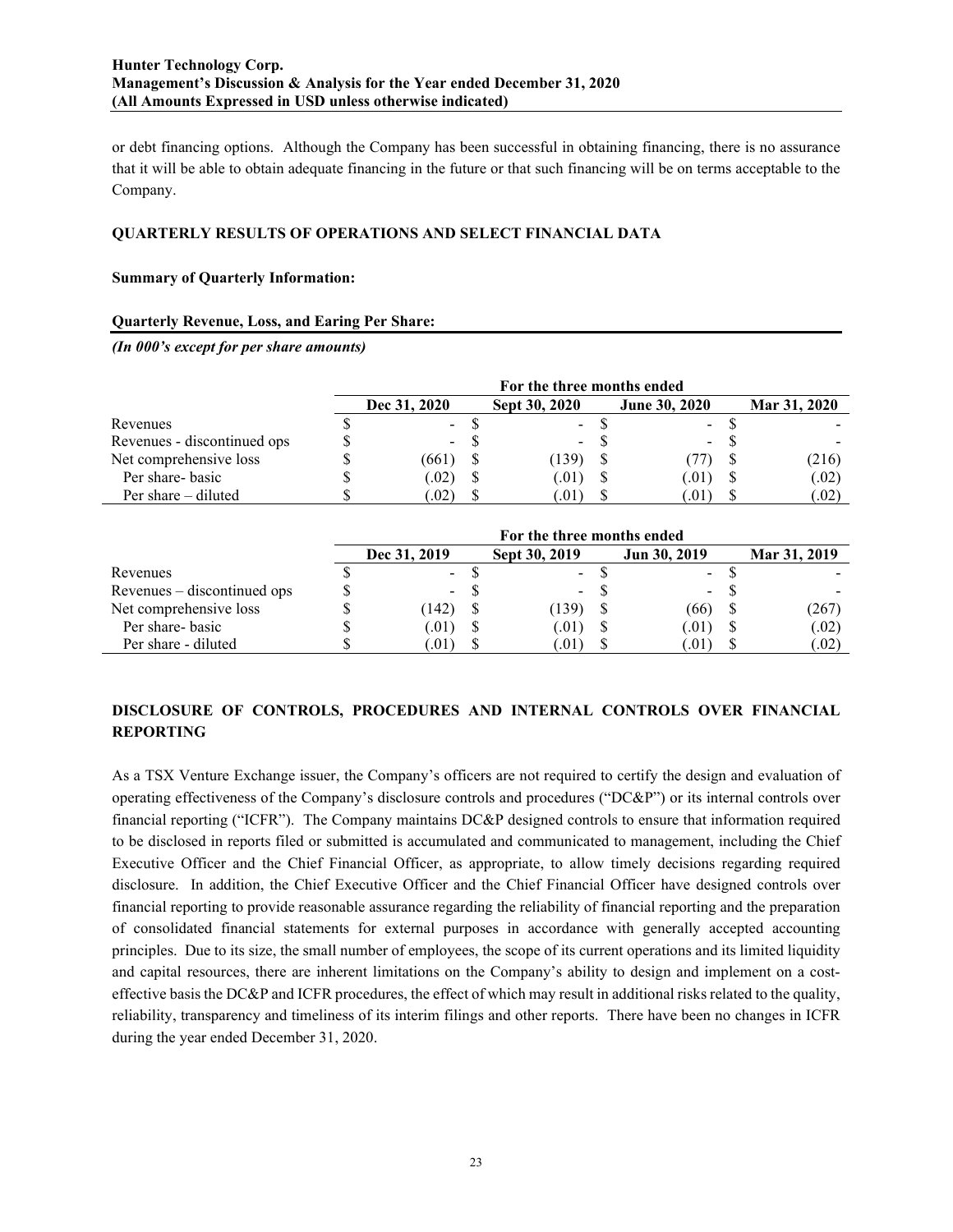## **OFF-BALANCE SHEET ARRANGEMENTS**

The Company does not have any special purpose entities nor is it party to any arrangements that would be excluded from the consolidated balance sheet.

# **RELATED PARTY TRANSACTIONS**

A total \$19,920 included in accounts payable is due to related parties as at December 31, 2020 (2019 - \$Nil). As at December 31, 2020, amounts due from related parties was \$2,531 (December 31, 2019 - \$Nil). A total of \$150,000 is included in accrued liabilities due to related parties as at December 31, 2020 (2019 - \$Nil).

During the year ended December 31, 2020, the Company incurred expenses from transactions with two related parties identified below.

The Company was party to a management services agreement with a company controlled by the Company's Executive Chairman. Pursuant to this management services agreement, the Company incurred \$240,000 in management fees, office rent and office expenses during the year ended December 31, 2020 (2019 - \$240,000 ). The management services agreement operates on a month-to-month basis.

The Company incurred management consulting fees paid \$81,050 to a company controlled by the CFO during the year ended December 31, 2020 (2019 - \$65,724).

# **CRITICAL ACCOUNTING ESTIMATES**

Estimates and underlying assumptions are reviewed on an ongoing basis and involve significant estimation uncertainty which have a significant risk of causing adjustments to the carrying amounts of assets and liabilities. Revisions to accounting estimates are recognized in the period in which the estimates are reviewed and for any future periods affected. Significant judgments, estimates and assumptions made by management in the consolidated financial statements are outlined below:

*Impairment of assets:* The Company evaluates its assets for possible impairment at the CGU level. The determination of CGUs requires judgement in defining the smallest grouping of integrated assets that generate identifiable cash inflows that are largely independent of the cash inflows of other assets or groups of assets. The assessment of any impairment of these assets is dependent upon estimates of recoverable amounts that take into account factor such as economic and market condition and useful lives of the assets.

*Business Combinations:* The Company determines and allocates the purchase price of an acquired company to the tangible and intangible assets acquired and liabilities assumed as of the business combination date in accordance with IFRS 3 Business Combinations. The purchase price allocation process requires management to make significant estimates and assumptions, including fair value estimates, as of the acquisition date.

While management uses their best estimates and assumptions as a part of the purchase price allocation process to accurately value assets acquired and liabilities assumed at the business combination date, the estimates and assumptions are inherently uncertain and subject to refinement. As a result, during the purchase price allocation period, which is within one year from the acquisition date, management records adjustments to the assets acquired and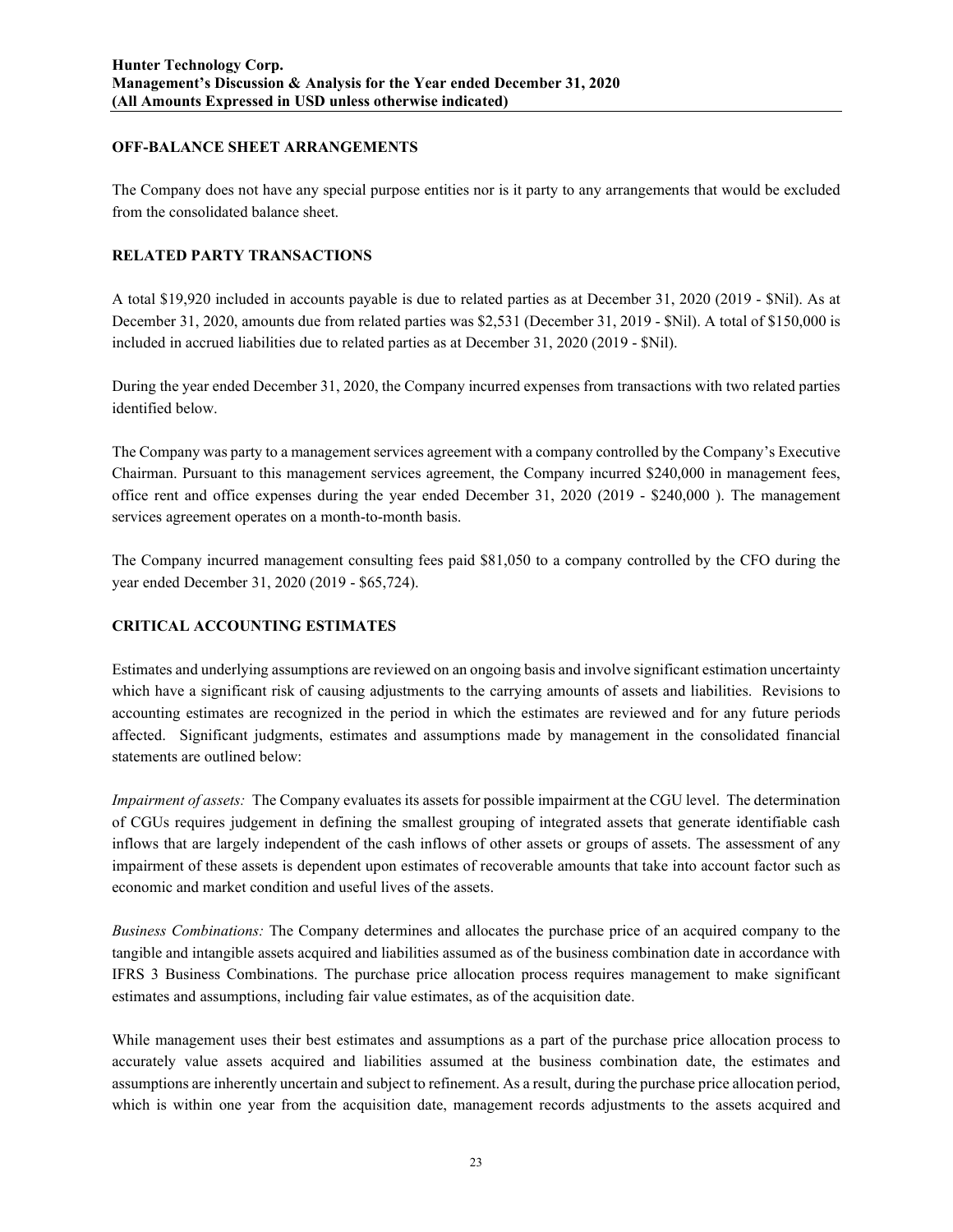liabilities assumed with the corresponding offset to goodwill.

*Goodwill:* Goodwill resulting from the acquisition of a business is carried at cost at the date of the acquisition less impairment losses, if any. For impairment testing purposes, goodwill is allocated to each of the Company's cashgenerating units (or groups of cash-generating units) that is expected to benefit from the synergies of the combination. A cash-generating unit to which goodwill has been allocated is tested for impairment annually, or more frequently when there is an indicator that the cash-generating unit may be impaired. Management will evaluate goodwill for impairment annually as of December 31. While management uses their best estimate and assumptions to assess goodwill for impairment, there are inherent uncertainties in projecting future cash flows.

*Accrued Liabilities:* The Company estimates and recognizes liabilities for future retirement obligations and restoration of oil and gas development wells. These provisions are based on estimated costs, which take into account the anticipated method and extent of restoration. Actual costs are uncertain, and estimates can vary as a result of changes to relevant laws and regulations, the emergence of new restoration techniques, operating experience and prices. The expected timing of future retirement may change due to these factors.

*Deferred Income Tax Assets:* Assessing the recoverability of deferred income tax assets requires significant estimates related to expectations of future taxable income based on forecasted cash flows from operations as well as interpretations and judgements on uncertain tax positions of applicable tax laws. Such judgements include determining the likelihood of tax positions being successfully challenged by tax authorities based on information from relevant tax interpretations and tax laws. To the extent such interpretations are challenged by the tax authorities or future cash flows and taxable income differ significantly from estimates, the ability to realize deferred tax assets recorded at the balance sheet date may be compromised. Judgements are made by management to determine the likelihood of whether deferred income tax assets at the end of the reporting period will be realized from future taxable earnings.

# **NEW ACCOUNTING STANDARDS**

The following new standards and amendments to standards and interpretations are effective for annual periods beginning after January 1, 2020 and have been applied in preparing these consolidated financial statements.

• *Amendment to IFRS 3 – Definition of a Business*

In October 2018, the IASB amended IFRS 3, Business Combinations, to clarify the definition of a business, with the objective of assisting entities in determining whether a transaction should be accounted for as a business combination or as an asset acquisition. The amendments are applicable to transactions for which the acquisition date is on or after the beginning of the first annual reporting period beginning on or after January 1, 2020, with earlier application permitted. The adoption of these amendments did not have an impact on the Company's consolidated financial statements but may impact future periods if the Company enters into any future business combinations.

• *Amendment to IAS 1 and IAS 8 – Definition of Material*

In October 2018, the IASB amended IAS 1, Presentation of Financial Statements, and IAS 8, Accounting Policies, Changes in Accounting Estimates and Errors, to clarify the definition of material and how it should be applied. In addition, the explanations accompanying the definition have been improved. The amendments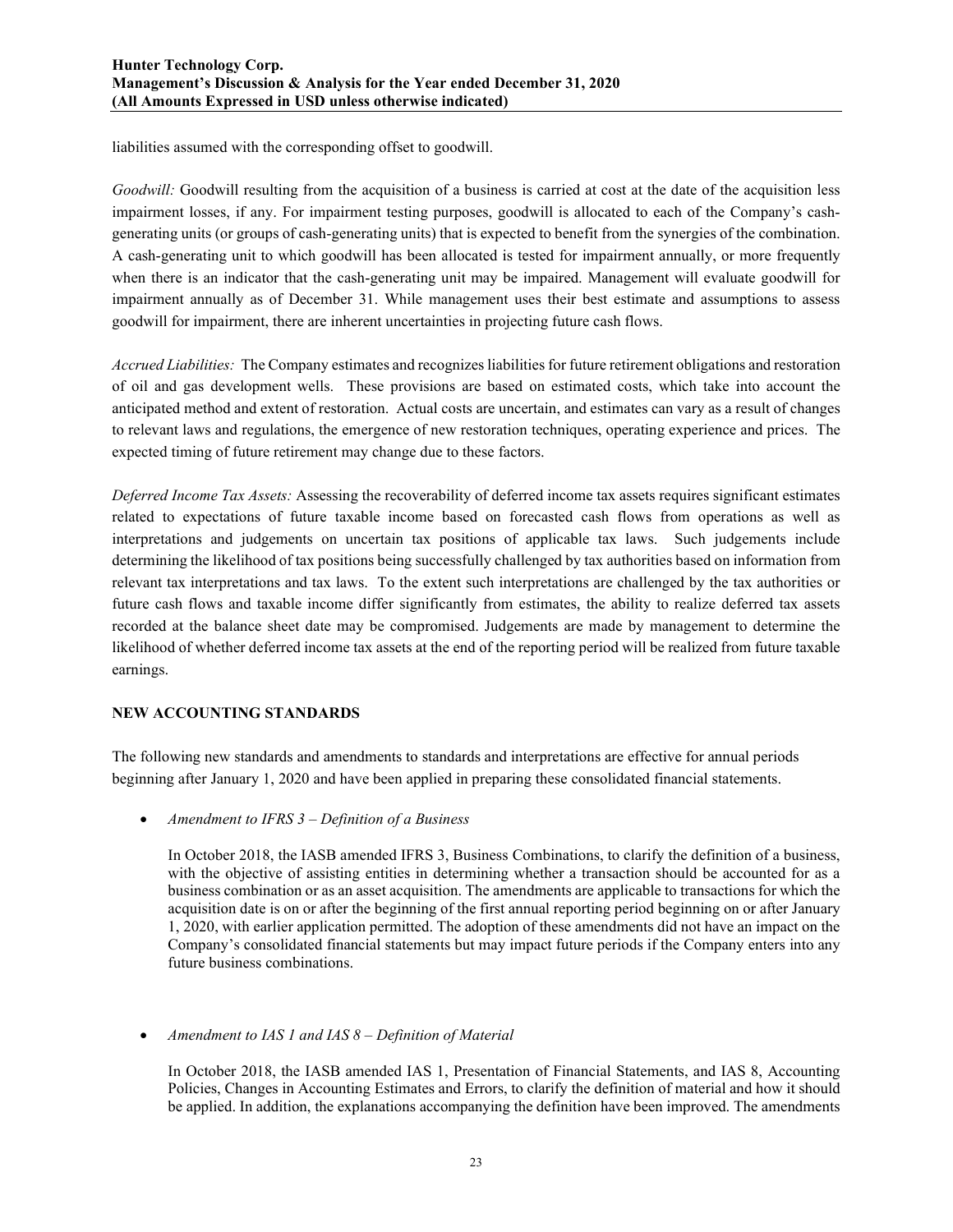are effective for annual periods beginning on or after January 1, 2020, with earlier application permitted. The adoption of these amendments did not have a material impact on the Company's consolidated financial statements.

• *Amendment to IAS 1 – Classification of Liabilities as Current or Non-current*

In January 2020, the IASB amended IAS 1, Presentation of Financial Statements, to clarify the criterion for classifying a liability as non-current relating to the right to defer settlement of the liability for at least twelve months after the reporting period. The amendments are effective for annual reporting periods beginning on or after January 1, 2022, with earlier application permitted. The adoption of these amendments did not have an impact on the Company's consolidated financial statements.

• *Amendment to IFRS 16 – COVID-19-Related Rent Concessions*

In May 2020, the IASB amended IFRS 16, Leases, to include a practical expedient which permits lessees not to assess whether rent concessions that occur as a direct consequence of the COVID-19 pandemic are lease modifications and, instead, account for those rent concessions as if they were not lease modifications. In addition, the amendment to IFRS 16 provides specific disclosure requirements regarding COVID-19 related rent concessions. The amendments are effective for annual reporting periods beginning on or after June 1, 2020, with earlier application permitted. The adoption of these amendments did not have an impact on the Company's consolidated financial statements but may impact future periods if the Company receives rent concessions.

# **FUTURE ACCOUNTING PRONOUNCEMENTS**

There are no other IFRS or IFRIC interpretations that are not yet effective that would be expected to have a material impact on the Company.

## **POTENTIAL RISKS AND UNCERTAINTIES**

The technology development industry is highly competitive and, in addition, exposes the Company to a number of risks. Technological development involves a high degree of risk, which even a combination of experience, knowledge and careful evaluation may not be able to overcome. It is also highly capital intensive and the ability to complete a development project may be dependent on the Company's ability to raise additional capital. In certain cases, this may be achieved only through joint ventures or other relationships, which would reduce the Company's ownership interest in the project. There is no assurance that development operations will prove successful.

## **Risks Associated with Financial Assets and Liabilities**

The Company is exposed to financial risks arising from its financial assets and liabilities. Financial risks include market risks (such as commodity prices, foreign exchange and interest rates), credit risk and liquidity risk. The future cash flows of financial assets or liabilities may fluctuate due to movements in market prices and the exposure to credit and liquidity risks. Disclosures relating to exposure risk are provided in detail as follows:

## **Credit Risk**

Credit risk is the risk of an unexpected loss if a customer or counterparty to a financial instrument fails to meet its contractual obligations. The Company's financial instruments exposed to concentrations of credit risk are primarily cash and cash equivalents, including restricted cash, and accounts receivable. The Company has little exposure to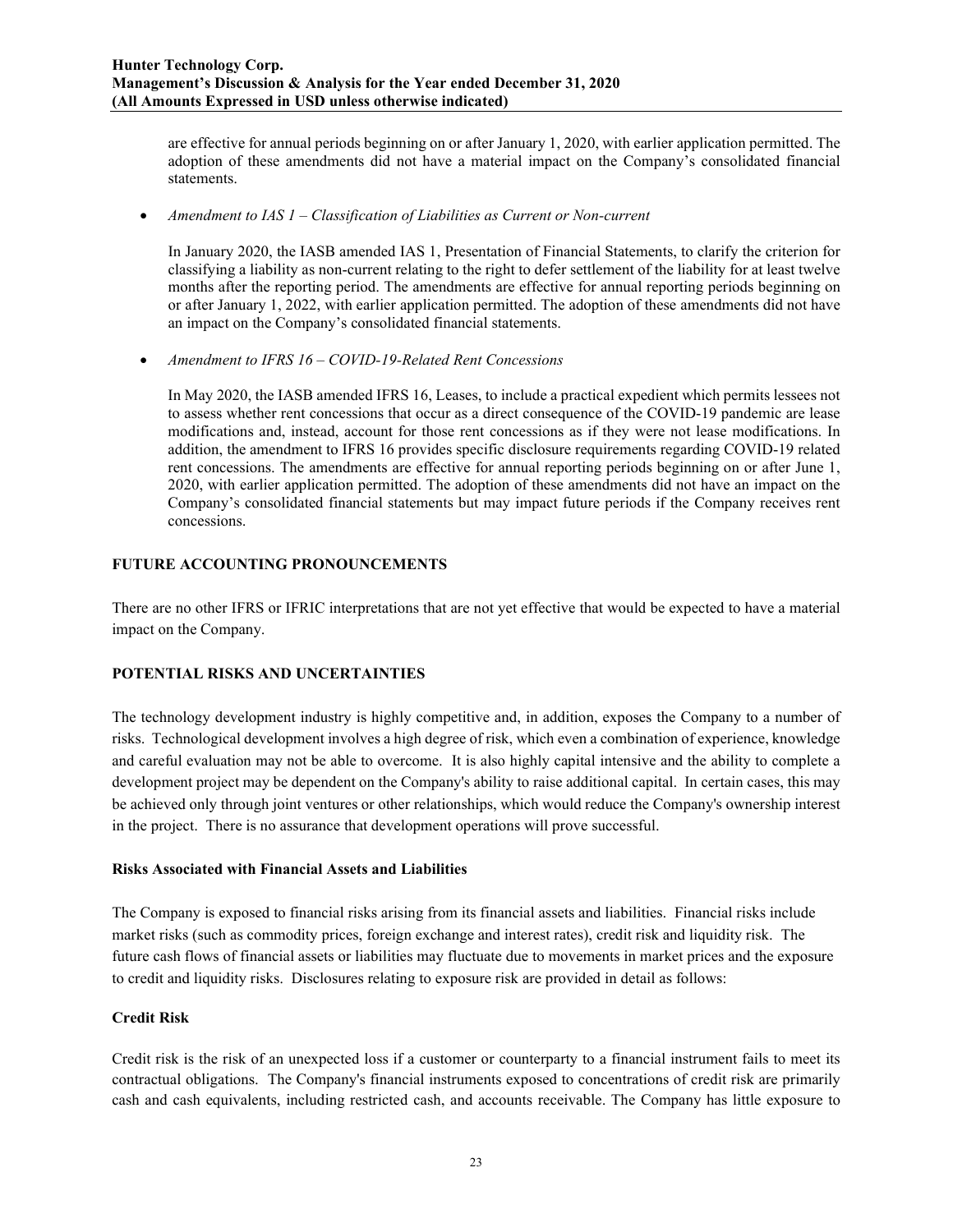credit risk as all of its deposits and related receivable are with major financial institutions or government related receivables.

## **Liquidity Risk**

Liquidity risk is the risk that the Company will not be able to meet its financial obligations as they fall due. The Company's approach to managing liquidity risk is to ensure, as far as possible, that it will always have sufficient liquidity to meet liabilities when due. At December 31, 2020, the Company had cash of \$1,665,936, excluding restricted cash of \$27,302. The Company is dependent on raising funds by borrowings, equity issues, or asset sales to finance its ongoing operations, capital expenditures and acquisitions. The contractual maturity of the majority of accounts payable is within three months or less. The Company has historically financed its expenditures and working capital requirements through the sale of common stock or, on occasion, through the issuance of short-term debt.

## **Foreign Exchange Risk**

Substantially all of the Company's assets and expenditures are either denominated in or made with US dollars. As a result, the Company has very limited exposure to foreign exchange risk in relation to existing commitments or assets denominated in a foreign currency. The Company has chosen not to enter into any foreign exchange contracts since its Canadian dollar working capital balances are not significant to the consolidated entity.

## **Additional Financing**

To the extent that external sources of capital, including the issuance of additional common shares, become limited or unavailable, the Company's ability to make necessary capital investments to maintain or expand its software development activities will be impaired.

## **Commodity Price Risk**

The Company is no longer exposed to commodity price risk following the sale of its discontinued operations.

## **Dependence on Key Personnel**

The Company has a small management and development team and the loss of a key individual or the inability to attract suitably qualified personnel in the future could materially and adversely affect the Company's business.

## **Foreign Investments**

The Company expects that its platform development activities will take place principally outside of Canada for the foreseeable future. As such, the Company's operations are subject to a number of risks over which it has no control. These risks may include risks related to economic, social or political instability or change, terrorism, hyperinflation, currency non-convertibility or instability, changes of laws affecting foreign ownership, government participation, taxation, working conditions, rates of exchange, exchange control, exploration licensing, petroleum and export licensing and export duties as well as government control over domestic oil and gas pricing. The Company endeavors to operate in such a manner in order to minimize and mitigate its exposure to these risks. However, there can be no assurance that the Company will be successful in protecting itself from the impact of all of these risks.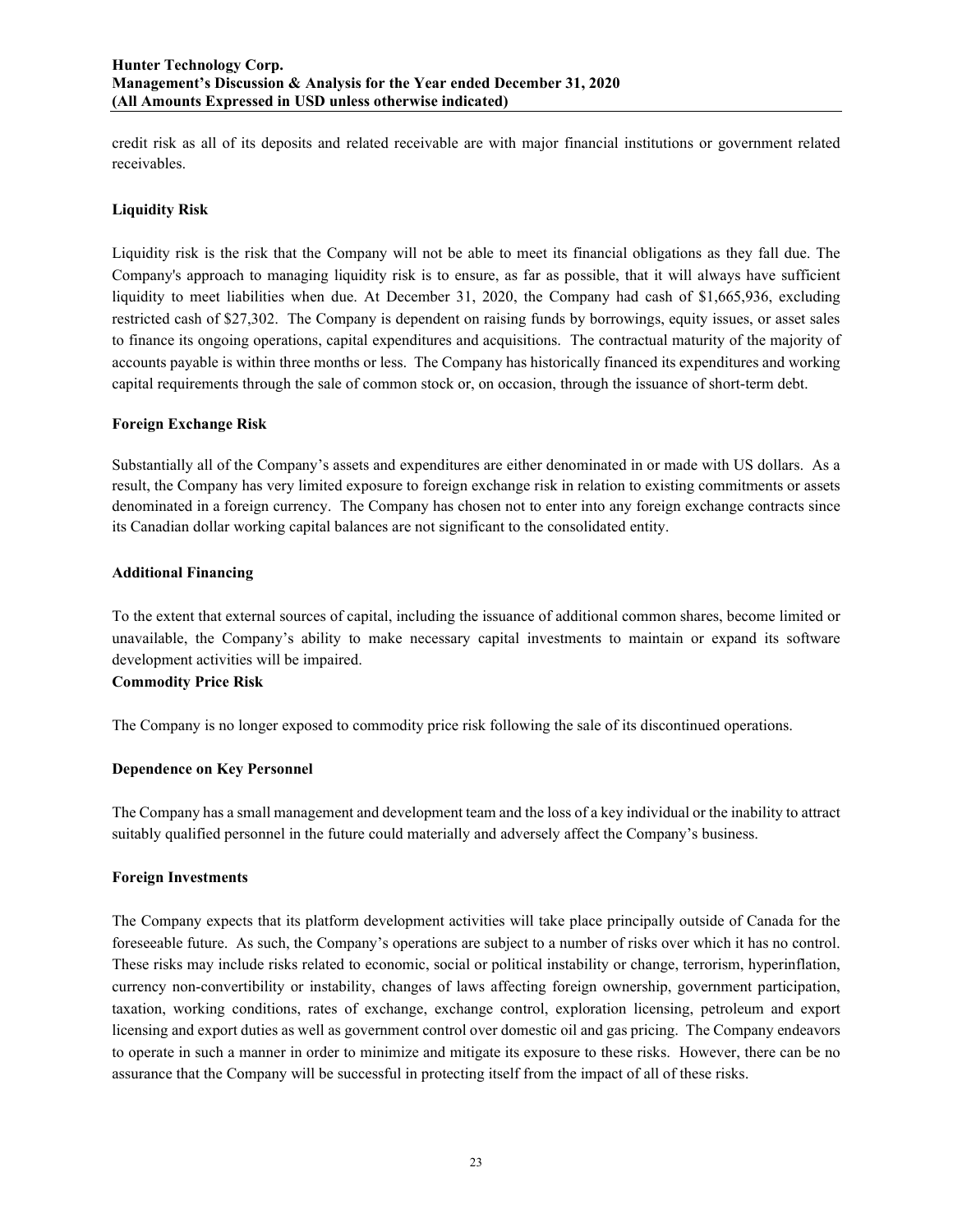## **COVID-19**

In March 2020, the World Health Organization declared coronavirus COVID-19 a global pandemic. This contagious disease outbreak, which has continued to spread, and any related adverse public health developments, has adversely affected workforces, economies, and financial markets globally, potentially leading to an economic downturn. COVID-19 had a negative impact on the revenue generated from immersive services in the second and third quarter of 2020 due to the travel restrictions and the fact that the Company's immersive service customers are located in the U.S. Revenue was generated from immersive services in the third quarter of 2020, however, it is likely that revenue from immersive services will be minimal for the fourth quarter of 2020 due to the occurrence of the second wave of COVID-19.

#### **Market Risks**

The Company is subject to normal market risks including fluctuations in foreign exchange rates and interest rates. While the Company manages its operations in order to minimize exposure to these risks, the Company has not entered into any derivatives or contracts to hedge or otherwise mitigate this exposure.

## **SUBSEQUENT EVENTS**

There are no material undisclosed subsequent events as of the date of this MD&A

## **OTHER MD&A INFORMATION NOT DISCLOSED ELSEWHERE**

## **Disclosure of Share Capital**

Authorized capital:

 25 million preference shares of no par value; Unlimited common shares of no par value.

Issued and outstanding at April 23, 2021:

45,334,655 common shares.

A summary of the stock option activity during the year ended December 31, 2020 and 2019 is as follows:

|                                         | Number of<br><b>Options</b> | Weighted-Average<br><b>Exercise Price</b> |
|-----------------------------------------|-----------------------------|-------------------------------------------|
| Outstanding, December 31, 2018 and 2019 | -                           |                                           |
| Granted                                 | 1,550,000                   | $$0.76$ (CAD)                             |
| Granted                                 | 1,330,000                   | $$0.90$ (USD)                             |
| <b>Outstanding, December 31, 2020</b>   | 2,880,000                   |                                           |

As at April 23, 2021 the Company has 1,915,000 stock options outstanding with a weighted average exercise price of \$0.74 per common share.